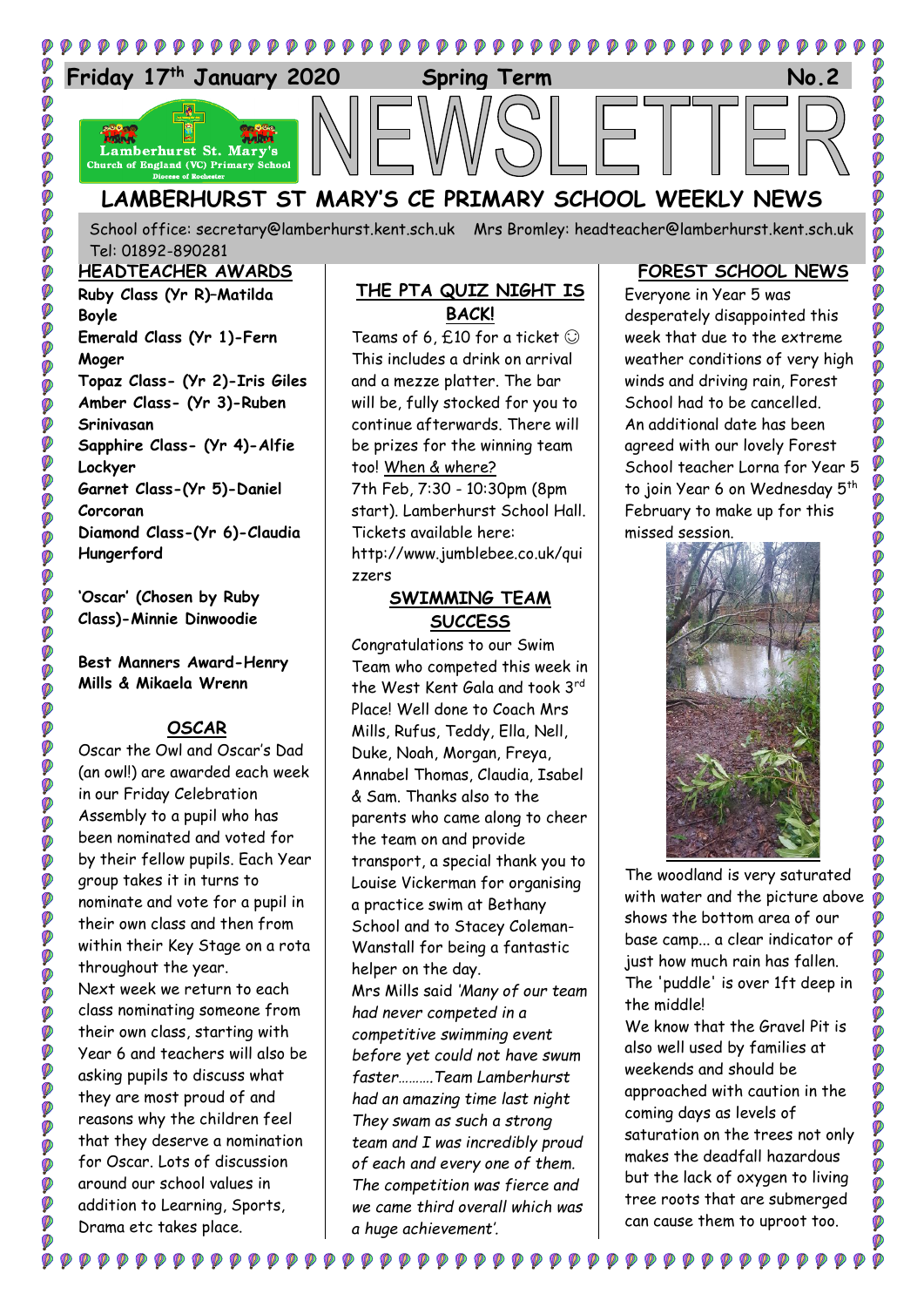## **FROZEN HALF TERM HOLIDAY ANYONE?**

Ø

99999999999999

Ó

**DOOOO** 

**DOO** 

000000

Ø

OCOOOOOO

O O O O O O O O

**O** 

Ø

**DOOOO** 

**DOO** 

Ø

Ø

P

Musical Theatre Holiday Club will be taking place again during February Half Term at Kilndown Village Hall on Monday 17<sup>th</sup>, Tuesday 18<sup>th</sup> and Wednesday 19th , 9am - 4.30pm Dance, Drama, Singing, Crafts, Games and more….Age 4 –11yrs, £30 per Day. Spaces are limited. Tel. 07470074144 or Email: [amandaletsdance@gmail.com](mailto:amandaletsdance@gmail.com) **TALENTED MUMS & DADS**

We are very fortunate to have so many parents in our school who are very talented in their work, hobbies and interests. It is great to be able to share this information and promote some of the services that our parents are able to provide. One such parent is Nicola Wingfield who is already, well established in our community with her Reflexology business. Nicola has now qualified to provide Traditional Thai Massage, which is regarded as a highly effective, therapeutic massage tailored to individual needs. A wide variety of massage and stretching techniques are used to help unwind tight, tense muscles, helping to induce both physical and mental relaxation. It is mainly, given through clothing, though balms, liniments and oils may be used to enhance the treatment where necessary. The treatment takes place on a floor mat and is suitable for most people to receive whether deep or gentle pressure is preferred.

Nicola says, *'It is simply sublime and immensely therapeutic!'* Prices are £50 for an hour, £75 for 90mins or £99 for 2hrs - £5 discount on the first booking please quote 'LSM Newsletter Offer' when booking. Contact Nicola Wingfield 07990 522786 for further information. 

Ø

## **SEPTEMBER 2020 APPLICATIONS**

We would like to make parents aware that, in addition to accepting paper application forms up until 10<sup>th</sup> February as being 'on time', for the first time KCC are also keeping the online admissions system [\(www.kent.gov.uk/ola\)](http://www.kent.gov.uk/ola) open for parents applying to start your school in September this year. This means that parents can apply online and still receive an offer on Primary National Offer Day (16<sup>th</sup> April) for a Reception Class place, as long as it is submitted by 10<sup>th</sup> February.

### **PREMIER HALF TERM HOLIDAY CLUB**

Premier Education will be running sports and dance based holiday activities this February half term at nearby venues. They are available for children of all abilities aged 4-12 with action packed days consisting of fun games and sports.

There will also be dance specific courses running at selected venues as follows: The Weald Sports Centre, Cranbrook, Putlands Sports Centre, Paddock Wood, West Borough Primary School, Maidstone, Cage Green Primary School, Tonbridge.

Standard days run from 9:00am-3:30pm and are £16 per child per day. Extended days run from 8:30am-5:00pm and are £20 per child per day. Book 2 weeks or more in advance to receive an automatic 15% discount or speak to a Premier Education Activity Professional in school to receive their exclusive 20% discount code. To book your child's space, visit [www.premier-education.com](http://www.premier-education.com/)

**₽₽₽₽₽₽₽₽₽₽₽₽₽** 

# **HOLOCAUST MEMORIAL**

**DAY**

This Memorial Day takes place on 27<sup>th</sup> January and whilst we will not be specifically marking the event with any formal activities in school, pupils may see or hear references in the media including on children's programmes. If any questions around this subject arise in school, we will try to answer them with as much age appropriate detail as possible but families may wish to have conversations at home too.

### **'FIND YOUR BRAVE'**

The week beginning Monday 3 rd February is Children's Mental Health Week. We will be marking the week with activities in school and would like to invite everyone to continue the theme of wearing something yellow just as we did in the autumn term for World Mental Health Day.

Our Children's MH Week Wear something Yellow Day will be on Monday 3rd February. Yellow can include face paints, hair bands, socks, shoes, clothing and any other fun ideas that you can think of……..please do remember that lessons will still be taking place too! There will not be any fundraising activities for this, just awareness raising and in school, activities including yoga. If any parents would like to offer any activities or expertise for this event, please contact Mrs Bromley.

### *Today you will also receive via ParentMail:*

Every Family ~ Frozen Half Term Holiday Club Flyer *Today you will also receive in school bags:*

Y1-Y6 ~ Football booklet & stickers & Premier Football Letter.

Y5 & Y6 Ancient Greece Experience Day Letter

 $\mathcal{P} \mathcal{P} \mathcal{P} \mathcal{P} \mathcal{P} \mathcal{P} \mathcal{P} \mathcal{P} \mathcal{P} \mathcal{P}$